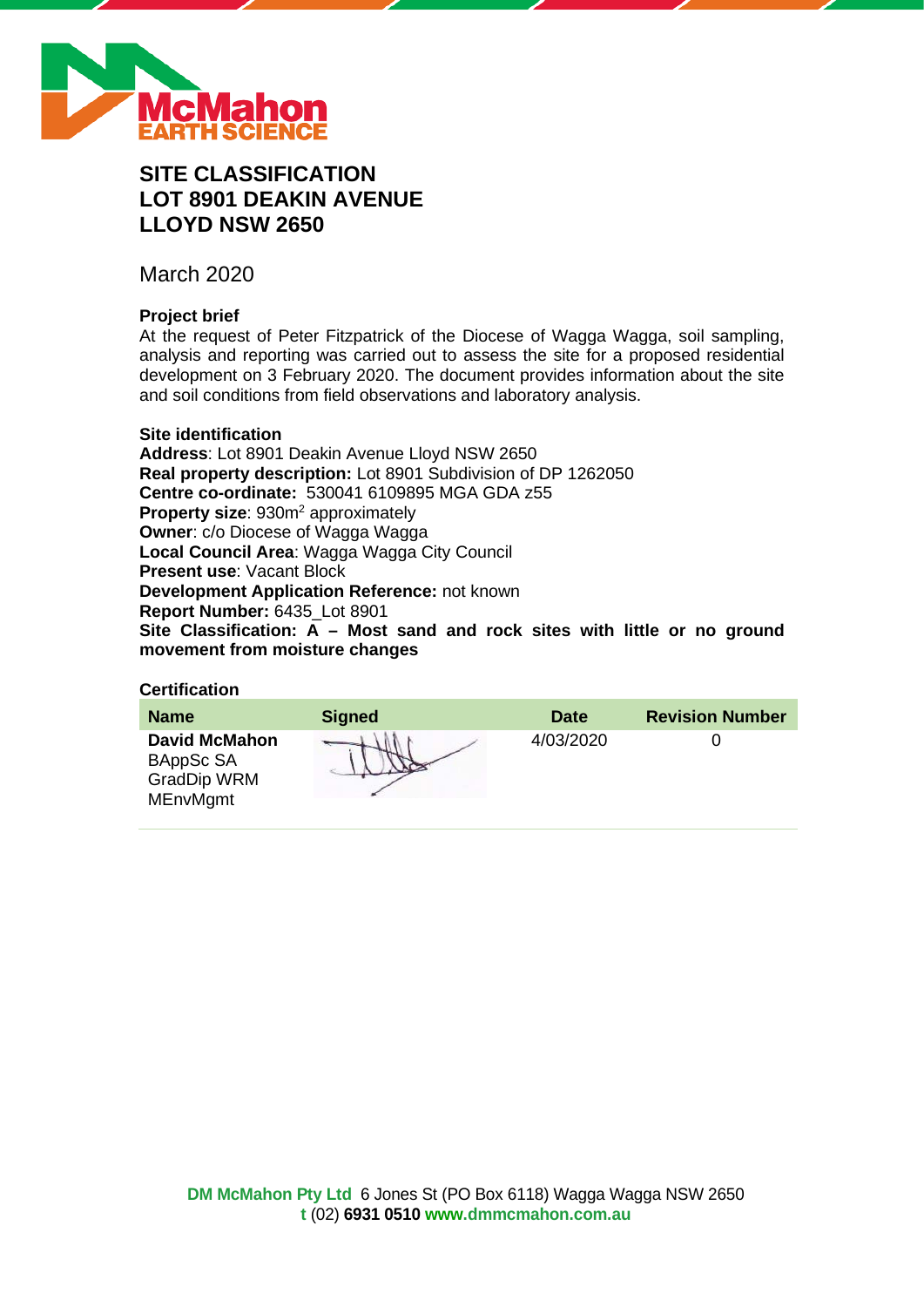#### **Physical characteristics of the site**

A desktop review and investigation of the topography, hydrology, soil, lithology, geology and hydrogeology of the site has been undertaken and are as follows:

# **Topography**

The Lake Albert 1:25,000 Topographic Map (Sheet 8327-1S) indicates that the site is located at an elevation of approximately 237m AHD. The site landform is classed as a simple slope and the slope class is gently inclined.

# **Vegetation**

The site is devoid of vegetation.

#### **Hydrology**

The nearest named waterway is Stringybark Creek located 3414m to the south east of the site. Due to the relative incline of the site, rainfall is likely to both run off and infiltrate into the relatively permeable topsoil.

#### **Weather**

The average rainfall for Wagga Wagga is approximately 526.8mm per annum, with the wettest months being October, June and July. Annual mean evaporation for the region is 1715.5mm with mean daily evaporation ranges from 1.2mm in July to 9.2mm in January. Wagga Wagga is characterised by cold wet winters and hot dry summers with mean maximum temperatures ranging from 12.9°C in July to 31.9 °C in January and mean minimum temperatures ranging from 1.3ºC in July to 15.9ºC in February. Rainfall, temperature and evaporation data from Wagga Wagga Agricultural Institute 73127 (www.bom.gov.au).

# **Soil & Landform**

The site lies within the mapping unit ld from the Soil Landscapes of the Wagga Wagga 1:100 000 Sheet (DLWC, 1997). The map unit ld is described as:

# *ld – Lloyd (Erosional Landscapes)*

*Landscape*: rolling low hills on Ordovician metasedimentary rocks. Local relief 30–90 m; slopes 10–20%. Broad crests and ridges; long waning mid to lower slopes; broad drainage depressions. Variable rock outcrop 0–50%. Extensively to completely cleared mid to high open-forest.

*Soils*: shallow (<0.5 m), moderately well-drained Paralithic Leptic Rudosols (Lithosols) on some crests, ridges and upper slopes; deep (1.0–1.5 m), imperfectly drained Red Kurosols (Red Podzolic Soils) on other crests and upper slopes; moderately deep (0.5– 1.0m), moderately well-drained Red Chromosols and Kurosols (Red Podzolic Soils) on mid to lower slopes; and moderately deep (0.5–1.0 m), imperfectly drained Brown Kurosols (Yellow Podzolic Soils) in drainage lines.

*Limitations*: high erosion hazard; steep slopes (localised); localised rock outcrop; localised poor drainage; localised waterlogging; foundation hazard (localised); mass movement; shallow, stony and strongly acid soils (on ridges and upper slopes); localised aluminium toxicity; localised salinity.

# **Lithology and Geology**

Undivided Ordovician metasedimentary rocks—thinly interbedded siltstones, shales and phyllites, with minorschists and minor quartzites. Lithology is highly variable

over a short distance. Relatively thick (1 m to several metres) colluvial and slopewash clayey sediments occur on lower slopes and in drainage depressions. There is generally no rock outcrop, but occasionally <50% (at sites usually underlain by sandstone).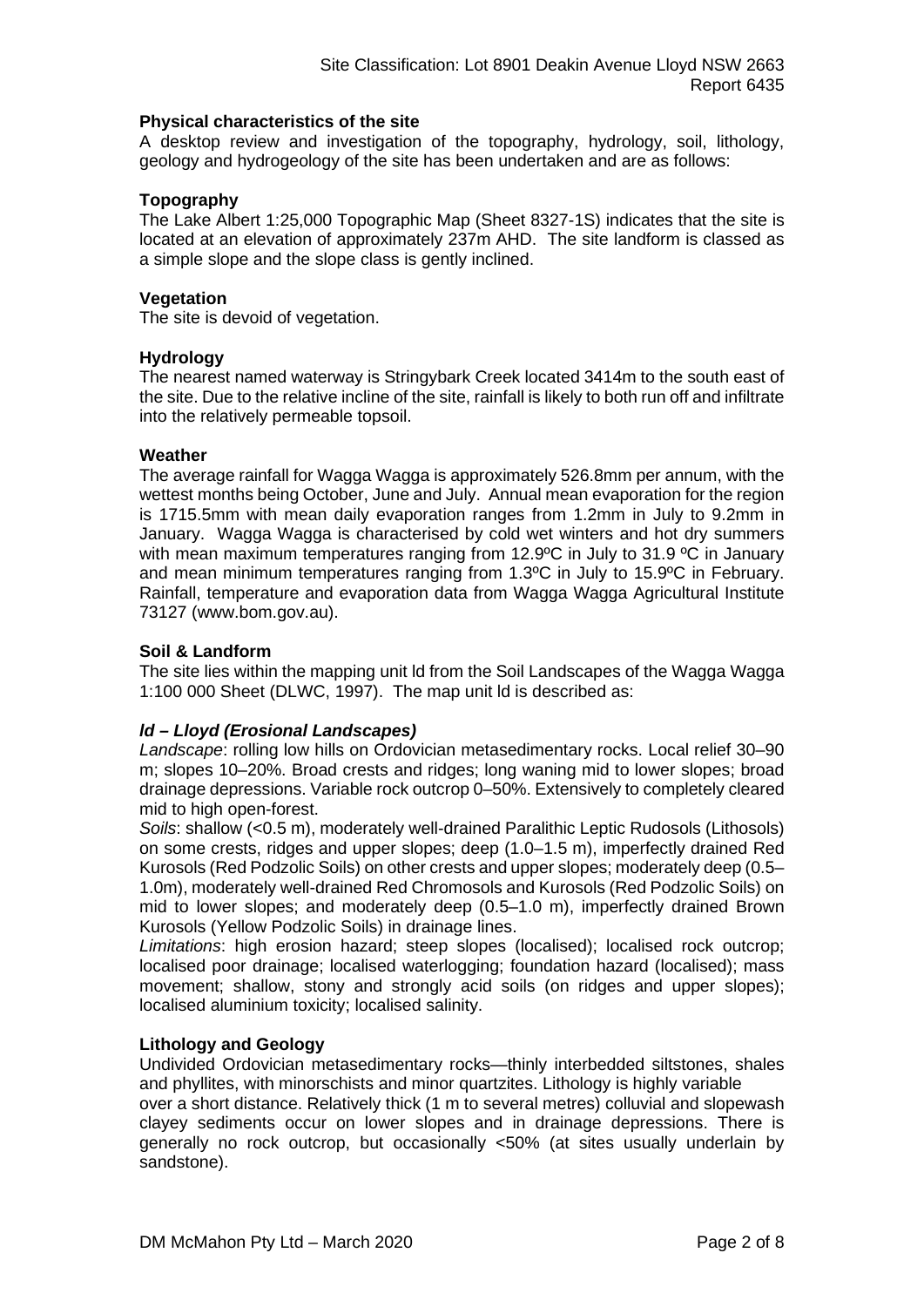# **Hydrogeology**

From the Geoscience Australia hydrogeology dataset, the groundwater beneath the site is described as porous, extensive highly productive aquifers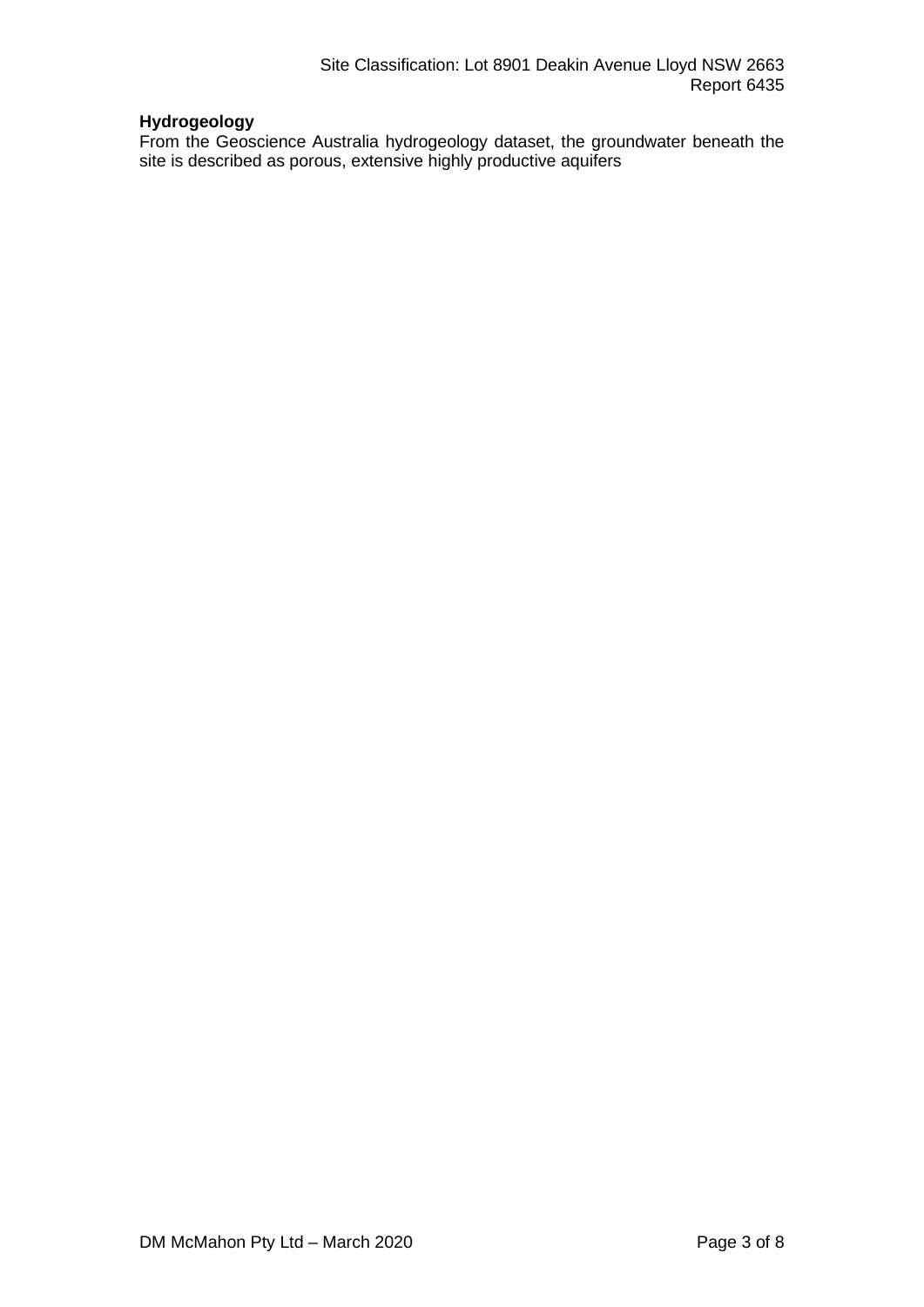# **Site Condition**

Through site investigation, field observations, in situ tests and laboratory analysis the following site geotechnical model has been developed. Details of the general conditions encountered with a field description of the soil, engineering properties and the location of the boreholes can be seen as follows, Table 1, Figure 1.

| Table 1: Site geotechnical model with field description and observations |  |
|--------------------------------------------------------------------------|--|
|--------------------------------------------------------------------------|--|

| <b>Soil Origin</b> | <b>Depth</b><br>(m) | <b>Class</b><br><b>(AS17</b><br>26<br>$-2017)$ | Soil Name /<br><b>Description</b> | <b>Grain</b><br><b>Size</b> | Primary<br><b>Colour</b>  | <b>Mottle</b><br><b>Colour</b> | <b>Mois-</b><br>ture | Plas-<br>ticity | <b>Consis</b><br>-tency | <b>Observations</b><br>and/or comments | <b>Engineering</b><br><b>Properties</b> |
|--------------------|---------------------|------------------------------------------------|-----------------------------------|-----------------------------|---------------------------|--------------------------------|----------------------|-----------------|-------------------------|----------------------------------------|-----------------------------------------|
| <b>Borehole 1</b>  |                     |                                                |                                   |                             |                           |                                |                      |                 |                         |                                        |                                         |
| <b>FILL</b>        | $0.0 -$<br>0.2      | SC                                             | Sandy CLAY                        | Fine/<br>Coarse             | Yellowish<br><b>Brown</b> | Nil                            | Dry                  | Low             | Firm                    | $\overline{\phantom{a}}$               | Ys                                      |
| Residual           | $0.2 -$<br>0.4      | CI                                             | <b>CLAY</b>                       | Fine                        | Yellow                    | Nil                            | Dry                  | Low             | <b>Stiff</b>            | Refusal @ 0.4m on<br>OM bedrock        | Expansivity<br>$0-20$ mm                |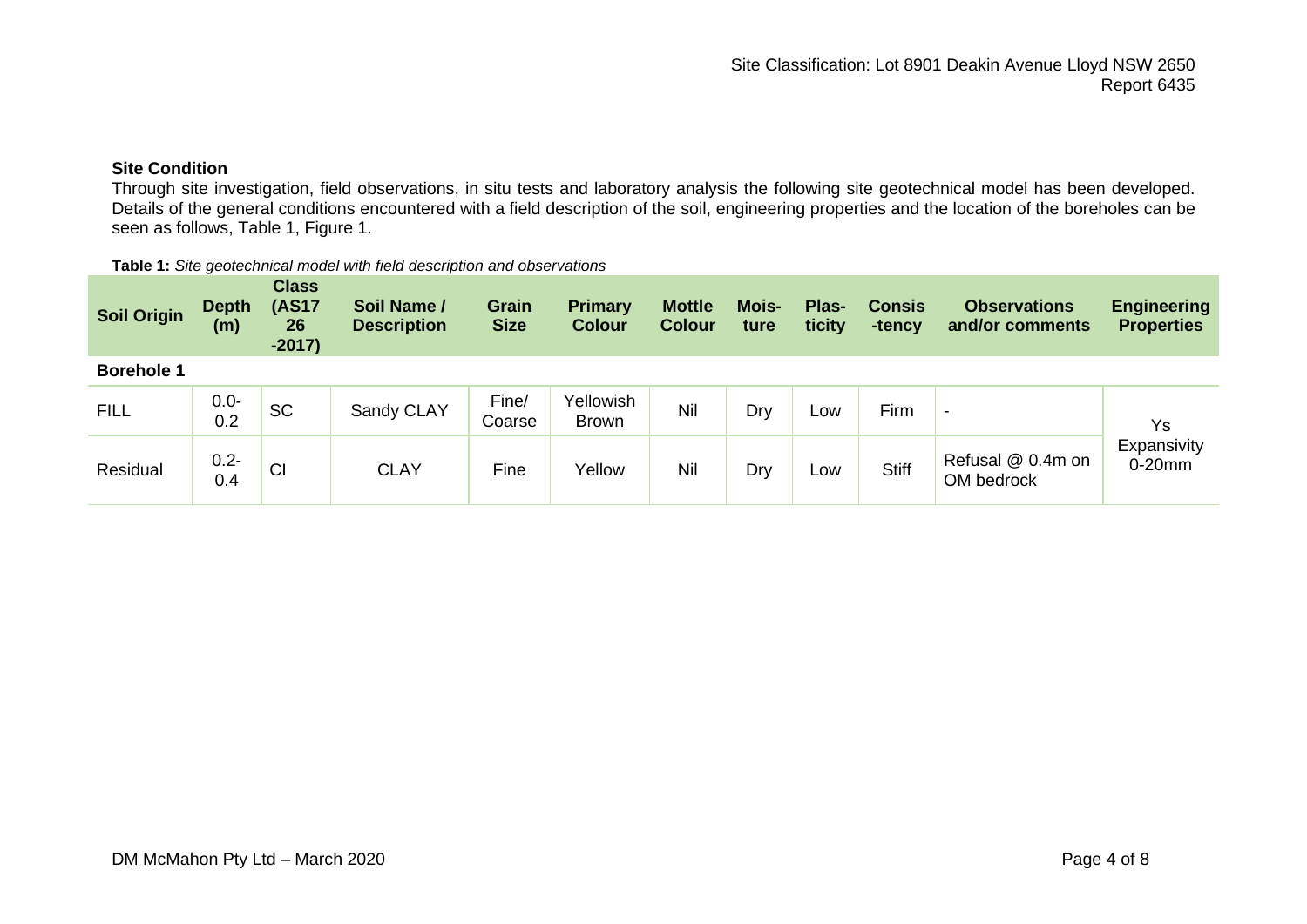

**Figure 1:** *Annotated site plan overlain on aerial photograph depicting borehole locations*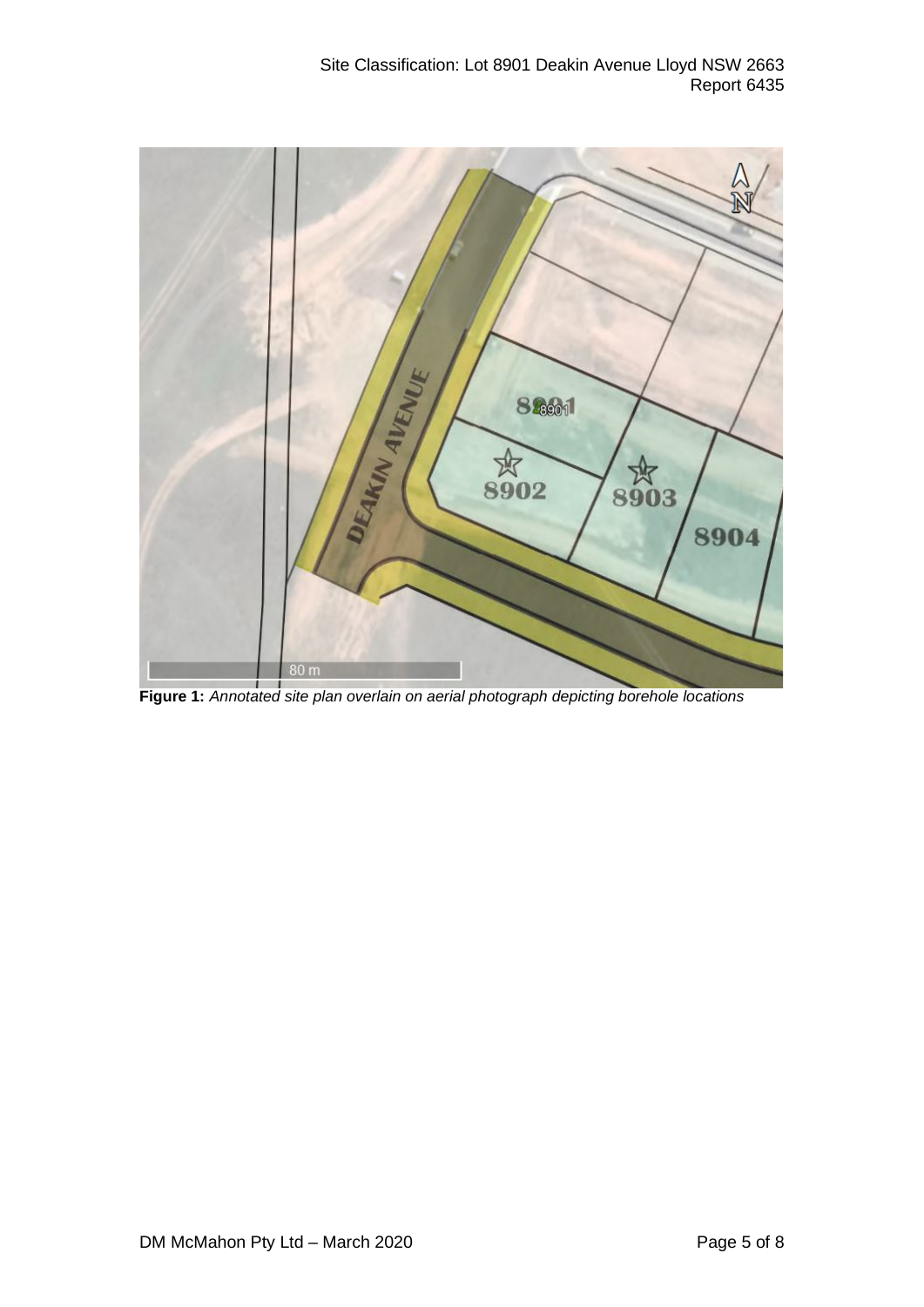# **Site Classification**

Based on the field assessment and laboratory data and assumptions therein the site is classified as **A – Most sand and rock sites with little or no ground movement from moisture changes** by reference to AS2870:2011.

#### **Assumptions**

Site investigation and classification was carried out by reference to AS2870:2011. The proposed building is a single storey residential development.

This classification is based on the footings being founded into the underlying ordovician metasedimentary bedrock. If the footings are not into the specified material the site classification will need to be reassessed.

FILL materials where identified on this report are considered as 'controlled fill' in accordance with AS3798 and can be considered suitable for use as foundation/subgrade. Fill certification report ID 'FC19-20'.

Footings may be founded partly on fill and partly on natural material depending on founding depths. As such, footing design may require careful consideration by the structural engineer to minimise potential differential settlement.

An allowable bearing pressure of up to 50kPa and 100kPa for raft slab beams and strip footings respectively may be adopted.

If more than 0.4m of uncontrolled fill is present or placed, or if depth of excavation within the building area extends more than 0.5m below the existing surface, the above classification will need to be reassessed.

Any earthworks on site will be carried out by reference to AS3798: 2007.

If any unconsolidated or saturated soils are encountered during excavation, or conditions that are not alike the above description, the site supervisor should be informed, the work stopped and this office be contacted immediately for further evaluation.

Where trees and large shrubs are removed from the site all roots are to be removed and voids replaced with compacted fill by reference to AS3798:2007.

The soils investigated are all natural ground and no free groundwater was encountered at the time of the investigation.

Site drainage and vegetation limitations are adhered to as per the CSIRO Foundation Management and Footing Performance: A Homeowner's guide, BTF-2011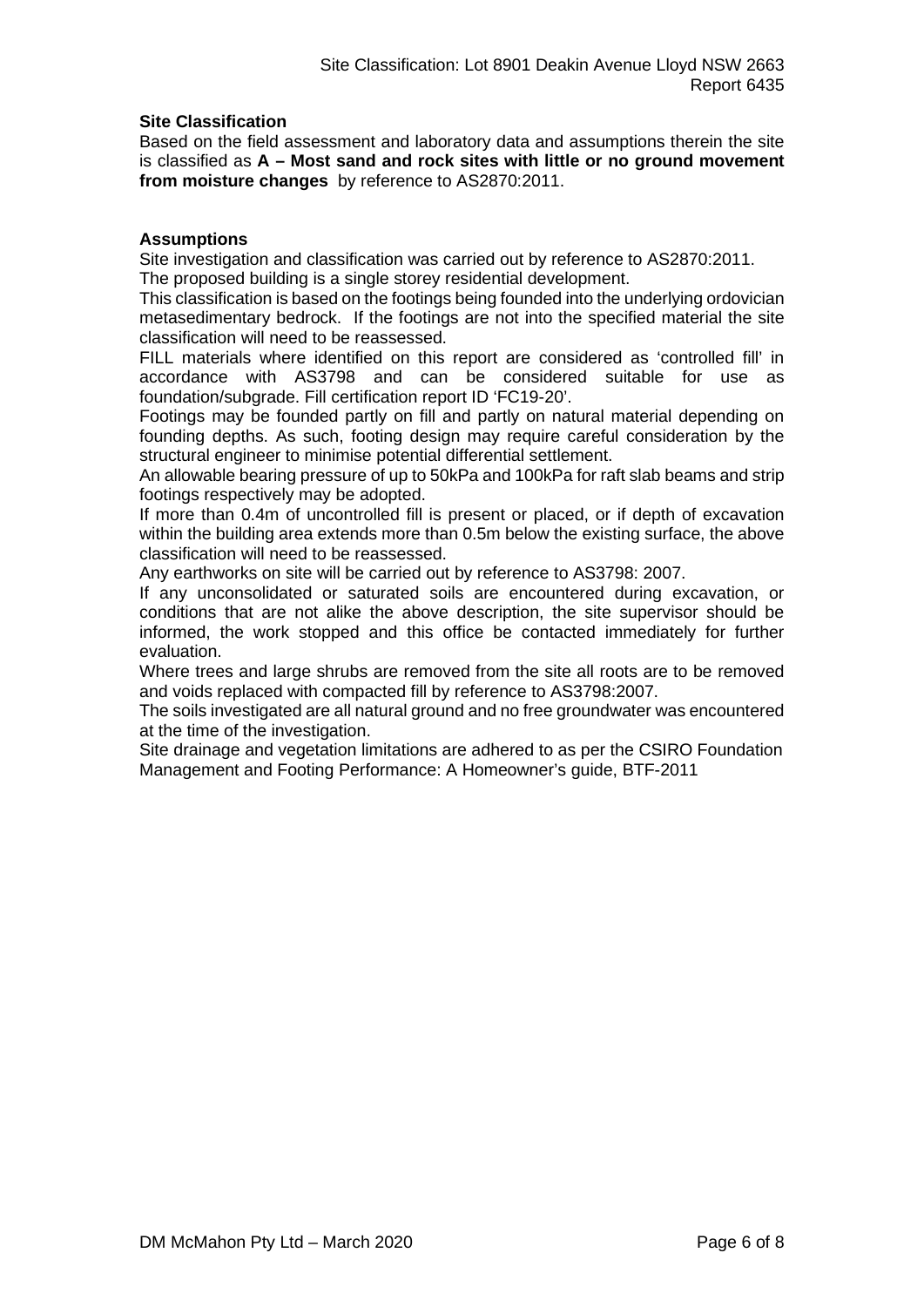# Site Classification: Lot 8901 Deakin Avenue Lloyd NSW 2663 Report 6435

| <b>Log Column</b>                |                      | <b>Symbol</b>                      | <b>Definition</b>                                                                                                                                                                                                                                                                                                                                                                                                          |  |  |  |  |
|----------------------------------|----------------------|------------------------------------|----------------------------------------------------------------------------------------------------------------------------------------------------------------------------------------------------------------------------------------------------------------------------------------------------------------------------------------------------------------------------------------------------------------------------|--|--|--|--|
| Soil Origin                      |                      | <b>TOPSOIL</b>                     | Mantle of surface and/or near-surface soil often but not always defined by high levels of organic<br>material, both dead and living. Remnant topsoils are topsoils that subsequently been buried by<br>other transported soils. Roots of trees may extend significantly into otherwise unaltered soil and<br>the presence of roots is not a sufficient reason for describing a material as topsoil.                        |  |  |  |  |
|                                  |                      | <b>FILL</b>                        | Any material which has been placed by anthropogenic processes                                                                                                                                                                                                                                                                                                                                                              |  |  |  |  |
|                                  |                      | Alluvial                           | Deposited by streams and rivers                                                                                                                                                                                                                                                                                                                                                                                            |  |  |  |  |
|                                  |                      | Colluvial                          | Soil and rock debris transported down slope by gravity, with or without the assistance of flowing<br>water and generally deposited in gullies or at the base of slopes. Colluvium is often used to<br>refer to thicker deposits such as those formed from landslides, whereas the term 'slopewash'<br>may be used for thinner and more widespread deposits that accumulate gradually over longer<br>geological timeframes. |  |  |  |  |
|                                  |                      | Extremely<br>weathered<br>material | Formed directly from in situ weathering of geological formations. Although this material is of soil<br>strength, it retains the structure and/or fabric of the parent rock material.                                                                                                                                                                                                                                       |  |  |  |  |
|                                  |                      | Residual                           | Formed directly from in situ weathering of geological formations. These soils no longer retain<br>any visible structure or fabric of the parent soil or rock material                                                                                                                                                                                                                                                      |  |  |  |  |
| Class                            |                      | GW                                 | Gravel and gravel-sand mixtures, little to no fines                                                                                                                                                                                                                                                                                                                                                                        |  |  |  |  |
| (AS1726-                         |                      | GP                                 | Gravel and gravel-sand mixtures, little to no fines, uniform gravels                                                                                                                                                                                                                                                                                                                                                       |  |  |  |  |
| 2017)                            |                      | GМ                                 | Gravel-silt mixtures and gravel-sand-silt mixtures                                                                                                                                                                                                                                                                                                                                                                         |  |  |  |  |
|                                  |                      | GC                                 | Gravel-clay mixtures and gravel-sand-clay mixtures                                                                                                                                                                                                                                                                                                                                                                         |  |  |  |  |
|                                  |                      | SW                                 | Sand and gravel-sand mixtures, little to no fines                                                                                                                                                                                                                                                                                                                                                                          |  |  |  |  |
|                                  | Coarse grained soils | SP                                 | Sand and gravel-sand mixtures, little to no fines                                                                                                                                                                                                                                                                                                                                                                          |  |  |  |  |
|                                  |                      | <b>SM</b>                          | Sand-silt mixtures                                                                                                                                                                                                                                                                                                                                                                                                         |  |  |  |  |
|                                  |                      | SC                                 | Sand-clay mixtures                                                                                                                                                                                                                                                                                                                                                                                                         |  |  |  |  |
|                                  |                      | ML                                 | Inorganic silt and very fine sand, rock flour, silty or clayey fine sand or silt with low plasticity                                                                                                                                                                                                                                                                                                                       |  |  |  |  |
|                                  |                      | CL, CI                             | Inorganic clays of low to medium plasticity, gravelly clay, sandy clay                                                                                                                                                                                                                                                                                                                                                     |  |  |  |  |
|                                  |                      | OL                                 | Organic silt                                                                                                                                                                                                                                                                                                                                                                                                               |  |  |  |  |
|                                  |                      | MН                                 | Inorganic silt                                                                                                                                                                                                                                                                                                                                                                                                             |  |  |  |  |
|                                  | Fine grained soils   | CН                                 | Inorganic clays of high plasticity                                                                                                                                                                                                                                                                                                                                                                                         |  |  |  |  |
|                                  |                      | OH                                 | Organic clay of medium to high plasticity, organic silt                                                                                                                                                                                                                                                                                                                                                                    |  |  |  |  |
|                                  |                      | Pt                                 | Peat, highly organic soil                                                                                                                                                                                                                                                                                                                                                                                                  |  |  |  |  |
| Soil Name/<br><b>Description</b> |                      | SAND                               | Coarse grained soil                                                                                                                                                                                                                                                                                                                                                                                                        |  |  |  |  |
|                                  |                      | <b>SILT</b>                        | Fine grained soil - low dry strength, low wet toughness and dilatancy                                                                                                                                                                                                                                                                                                                                                      |  |  |  |  |
|                                  |                      | <b>CLAY</b>                        | Fine grained soil - high dry strength, high wet toughness and plasticity                                                                                                                                                                                                                                                                                                                                                   |  |  |  |  |
| <b>Grain Size</b>                |                      | Coarse                             | >2mm                                                                                                                                                                                                                                                                                                                                                                                                                       |  |  |  |  |
|                                  |                      | Medium                             | $0.06 - 2mm$                                                                                                                                                                                                                                                                                                                                                                                                               |  |  |  |  |
|                                  |                      | Fine                               | <0.06mm                                                                                                                                                                                                                                                                                                                                                                                                                    |  |  |  |  |
| <b>Moisture</b>                  |                      | D<br>Τ                             | Dry<br><b>Moderately Moist</b>                                                                                                                                                                                                                                                                                                                                                                                             |  |  |  |  |
|                                  |                      | М                                  | Moist                                                                                                                                                                                                                                                                                                                                                                                                                      |  |  |  |  |
|                                  |                      | W                                  | Wet                                                                                                                                                                                                                                                                                                                                                                                                                        |  |  |  |  |
| <b>Plasticity</b>                |                      | Non-plastic                        | Not applicable                                                                                                                                                                                                                                                                                                                                                                                                             |  |  |  |  |
|                                  |                      | Low                                | Only slight pressure is required to roll the thread of soil near the plastic limit. The thread and<br>lump are weak and soft. The dry specimen crumbles into powder with some finger pressure.                                                                                                                                                                                                                             |  |  |  |  |
|                                  |                      | Medium                             | Medium pressure is required to roll the thread of soil to near the plastic limit. The thread and<br>lump have medium stiffness. The dry specimen breaks into pieces or crumbles with<br>considerable finger pressure.                                                                                                                                                                                                      |  |  |  |  |
|                                  |                      | High                               | Considerable pressure is required to roll the thread to near the plastic limit. The thread and the<br>lump have very high stiffness. The dry specimen cannot be broken with finger pressure.<br>Specimen will break into pieces between thumb and a hard surface.                                                                                                                                                          |  |  |  |  |
| <b>Consistency</b>               |                      | Very Soft (VS)                     | Exudes between fingers when squeezed in hand                                                                                                                                                                                                                                                                                                                                                                               |  |  |  |  |
|                                  |                      | Soft (S)                           | Can be moulded by light finger pressure                                                                                                                                                                                                                                                                                                                                                                                    |  |  |  |  |
|                                  |                      | Firm $(F)$                         | Can be moulded by strong finger pressure                                                                                                                                                                                                                                                                                                                                                                                   |  |  |  |  |
|                                  |                      | Stiff (St)                         | Cannot be moulded by fingers                                                                                                                                                                                                                                                                                                                                                                                               |  |  |  |  |
|                                  |                      | Very Stiff (VSt)                   | Can be indented by thumb nail                                                                                                                                                                                                                                                                                                                                                                                              |  |  |  |  |
|                                  |                      | Hard (H)                           | Can be indented by thumb nail with difficulty                                                                                                                                                                                                                                                                                                                                                                              |  |  |  |  |
|                                  |                      | Friable (Fr)                       | Can be easily crumbled or broken into small pieces by hand                                                                                                                                                                                                                                                                                                                                                                 |  |  |  |  |

# **Notes Relating to Results**